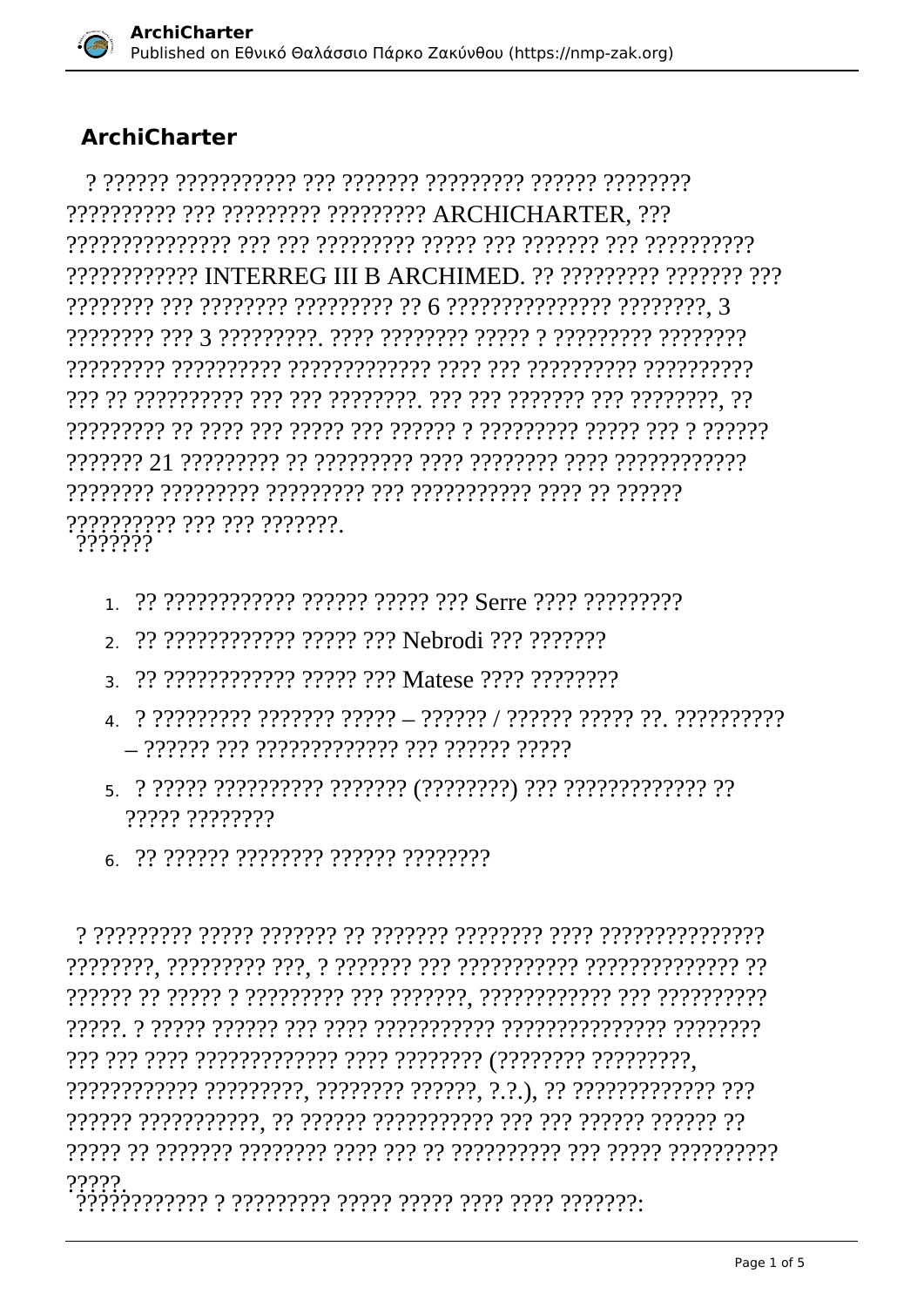

- ??????? ??? ????????? ?????
- 
- ????????? ?????? ????????
- 
- 

????????. ??? Rio de Janeiro ?? 1992, ??? ??????? ??? ???????? 21. יִרְיְיִתְיִיְיִיְיִיְיִי לְיִיְיִיְיִיְיִי לְיִיְיִיִיִי לְיִיְיִי לְיִיְיִיִי לְיִיְיִיִי לְיִיִיִּיִי לְיִ<br>לְיִיְיִי ARCHICHARTER, לְיִי לְיִי לְיִי לְיִי לִי לְיִי לִי לִי לְיִי לִי לְיִי לִי לְיִי לִ ???????? ??? ???????????

- $1$  ?????????????? ???????
- 
- 
- ??? ?????????? ????????
- 
- 11111111 111 1111111111 111111
- ????????
-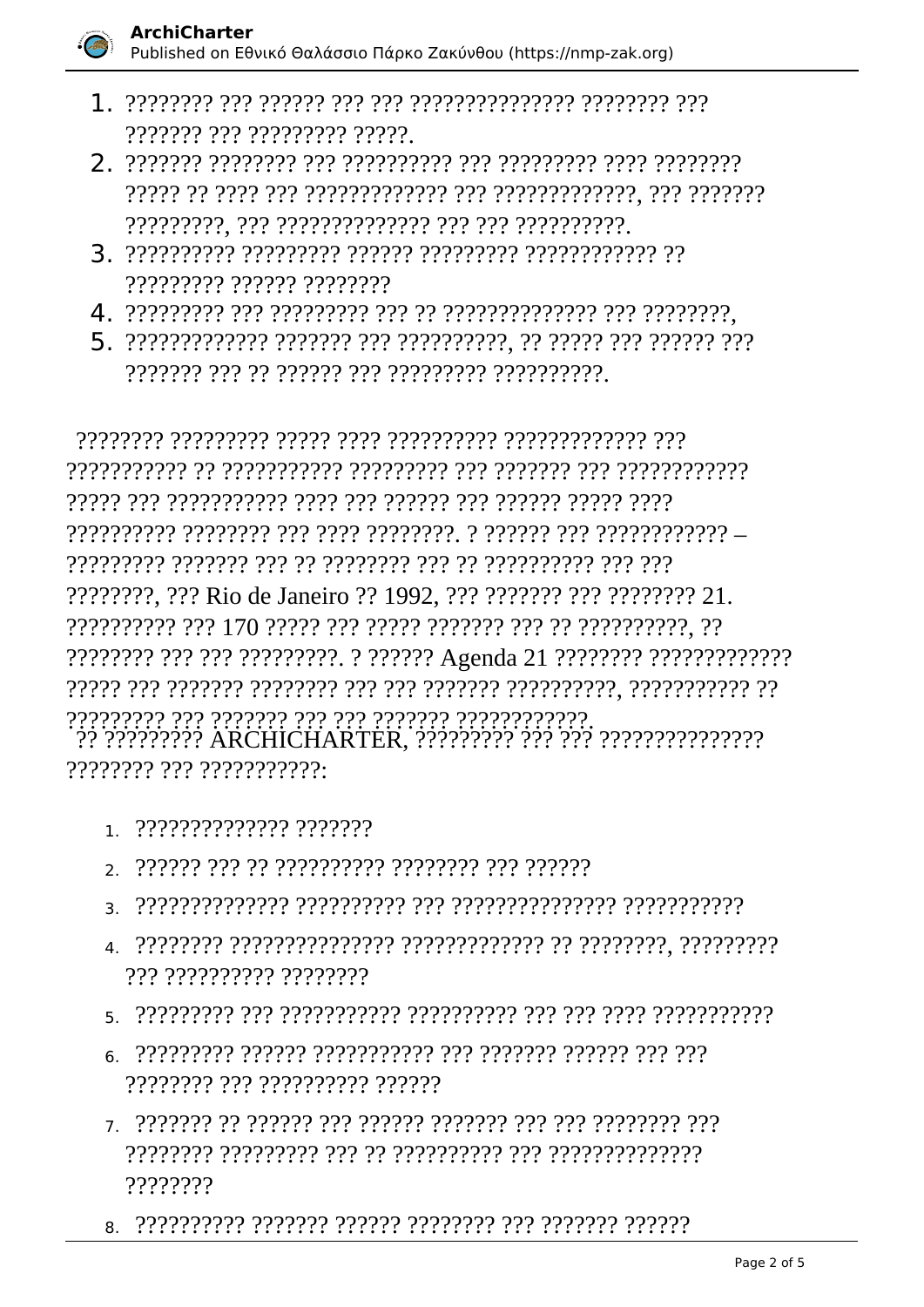- 22 2222222222 2 22222222 2222222 222 222 222 222 ?????????
- ????????? ?? ???????? ??? ?????????.
- 
- 77777777
- 
- ???????? ?????????
- ??? ?????????? ???????
- 
- 

??????????? ??? ??????????? ????????? (FORUM) ??? ?? ???????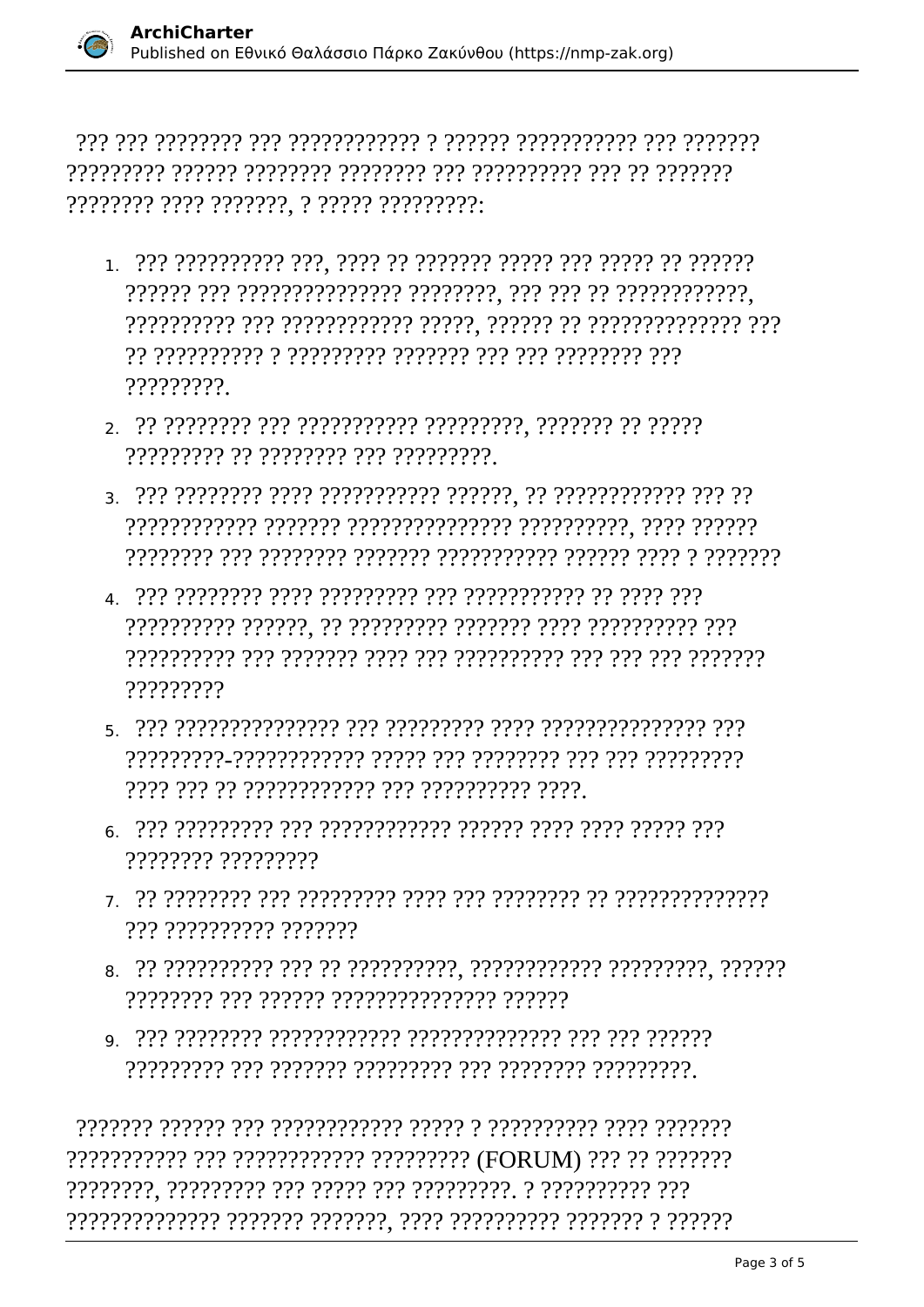

## 777777777

 $\frac{1}{2}$ לְלְיֹלְלְיֹלְלְ $\frac{1}{2}$  FORUM ?? ?????:

- 222222222 222222 222 22222222 2222 2222 222 222 777777777777
- 2. ? ??????? ?????? ?????? ??? ???????
- 
- 
- ??????????????? ?????????>
- 

- ???? ?????????? ??????? ??? ??????
- camping ??? ??????????
- 3. ????????. ??????? ??????????? ??????? ??? eco-??????? ???

22222222 222 Forum, 222 222222 2222222 22 22222222 222